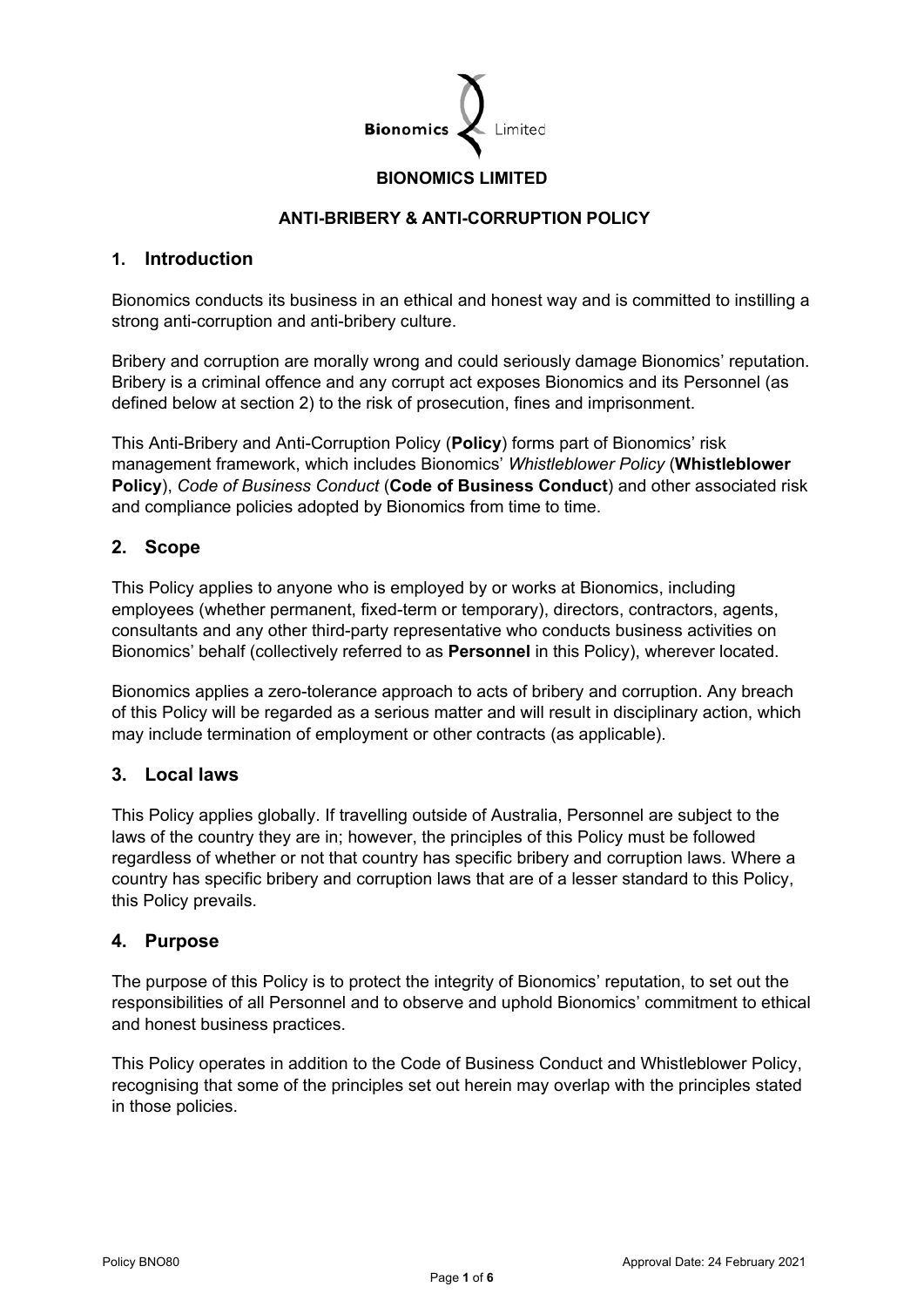# **5. Responsibility**

| The key responsibilities of Personnel are summarised below: |                                                                                                                                                                                   |
|-------------------------------------------------------------|-----------------------------------------------------------------------------------------------------------------------------------------------------------------------------------|
| All Personnel<br>٠<br>٠<br>٠                                | Complying with Bionomics' policies (including the Code of<br>Business Conduct and this Policy) and procedures.                                                                    |
|                                                             | Being alert to any behaviour or actions that are inconsistent<br>with Bionomics' policies and procedures.                                                                         |
|                                                             | Notifying a Director, the Company Secretary, a Senior<br>Manager, the company's auditor or a member of the<br>company's audit team of any suspected bribery and/or<br>corruption. |
| All Managers<br>$\bullet$<br>٠<br>$\bullet$<br>٠            | Fostering an environment within their business unit that<br>makes active bribery and corruption control a responsibility<br>of all Personnel.                                     |
|                                                             | Evaluating each third-party relationship and assessing risk<br>prior to entering into and for the duration of the contractual<br>relationship.                                    |
|                                                             | Articulating and reinforcing clear standards and procedures<br>to deter bribery and corruption, including appropriate<br>education and training of Personnel.                     |
|                                                             | Implementing any directions from Senior Management in<br>relation to the prevention and detection of bribery and<br>corruption.                                                   |

# **6. Training**

The Company Secretary is responsible for ensuring that all Personnel are aware of and have achieved a level of acceptable competence in connection with this Policy.

# **7. Policy**

## *7.1. What is "bribery" and "corruption"?*

Bribery is the offering, promising, giving, soliciting or accepting of any advantage as an inducement for an action that is illegal, unethical or a breach of trust.

Bribes can take many different forms, but typically there will be a "quid pro quo", meaning that both parties, or a person connected to one of the parties, will benefit. Acts of bribery are designed to influence individuals to act dishonestly in the performance or discharge of their duties.

A bribe could be any of the following actions designed to exert improper influence:

- the direct or indirect promise, offering, or authorisation of anything of value (whether the value is material or not);
- the offer or receipt of any kickback, loan, fee, reward or other advantage; or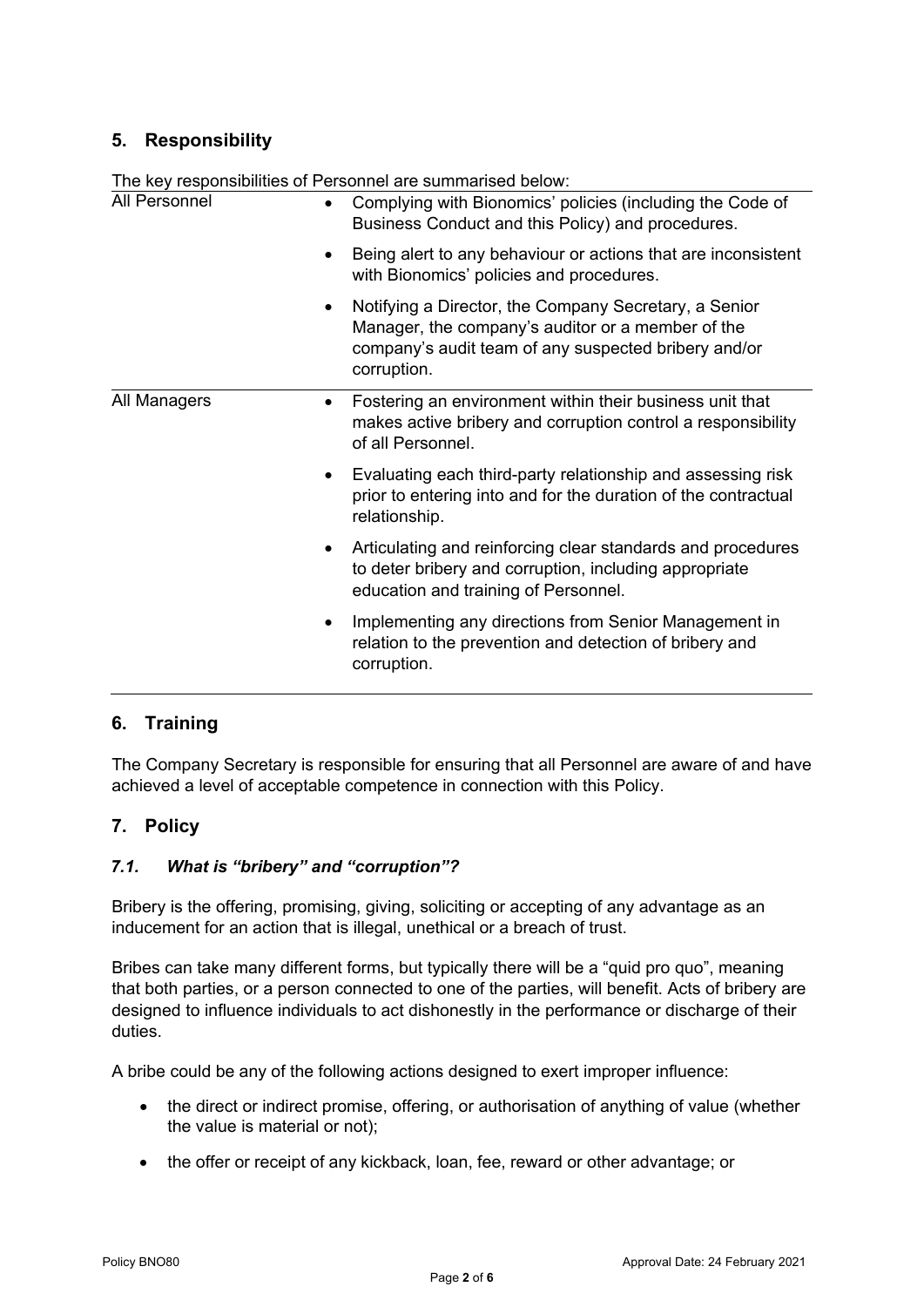• the giving of aid, donations or voting.

Corruption is the misuse or abuse of power, influence or position for private gain.

## **8. Policy**

#### *8.1. Bribes*

Personnel are not permitted to give, offer, promise, accept, request or authorise a bribe, whether directly or indirectly.

#### *8.2. Gifts, entertainment and hospitality*

For the purposes of this Policy, gifts, entertainment and hospitality activities include the receipt or offer of gifts, meals or tokens of appreciation and gratitude, or invitations to events, functions, or other social gatherings, in connection with matters related to the business.

These activities are acceptable provided they:

- fall within reasonable bounds of value, occurrence and for a proper purpose;
- do not influence, or are not perceived to influence, objective business judgement;
- are not prohibited or limited by applicable laws or applicable industry codes; and
- are for the purposes of:
	- establishing or maintaining good business relationships;
	- improving or maintaining Bionomics' image or reputation; or
	- marketing or presenting Bionomics' drug products or drug candidates effectively.

Personnel must not accept gifts, entertainment or hospitality activities where to do so might influence, or be perceived to influence, objective business judgement.

As a general rule, Personnel should not provide any gifts to, or receive them from, government officials.

#### *8.2.1. Generally acceptable*

A gift, entertainment or hospitality activity may be acceptable if it:

- is of a modest value taking into account local codes, customs and culture;
- is given in Bionomics' name, not in the name of an individual;
- does not include cash or cash equivalents;
- is appropriate in the circumstances, taking account of the reason for the gift, its timing and value;
- is given openly, not secretly; and
- complies with all applicable local laws.

Examples of generally acceptable gifts, entertainment and hospitality activities include: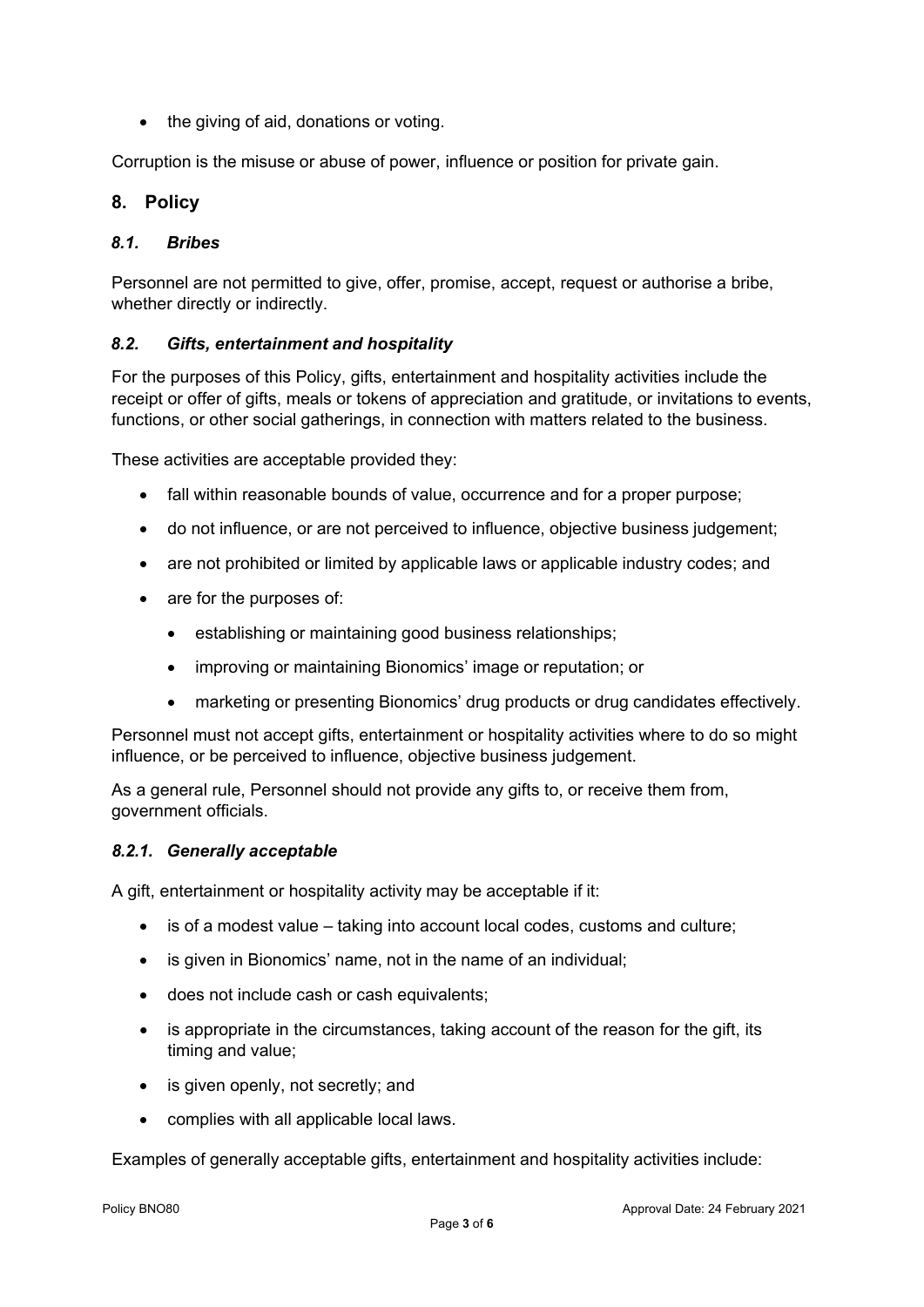- promotional gifts of low value, such as branded stationery to or from customers, suppliers and business partners;
- token gifts/benefits where offered in business situations or to all participants and attendees;
- a gift/benefit for presenting at a work-related conference, seminar, and/or business event;
- a gift/benefit given in gratitude when hosting business events or overseas delegations, only where refusal would be unreasonable and unnecessarily offensive; and
- refreshments or a modest meal during a meeting.

#### *8.2.2. Never acceptable*

An unacceptable gift, entertainment or hospitality activity is one:

- made as a "quid pro quo", meaning one made in the expectation that either party will provide a business advantage in return;
- made during any commercial negotiations or tender process, if this could be perceived as intended or likely to influence the outcome;
- including cash or cash equivalents;
- offering entertainment of a sexual or similarly inappropriate nature;
- making incomplete, false or inaccurate entries in the company's books and records;
- being unduly lavish, inappropriate or extravagant under the circumstances;
- involving government officials or representatives, or politicians or political parties, without the prior approval of the Executive Chairman; or
- being otherwise in breach of this Policy.

An example of an unacceptable gift is a payment in excess of genuine and reasonable business expenses (such as the cost of an extended hotel stay).

If a person Bionomics does business with is a government official, there are often local laws and applicable industry codes that may impose additional restrictions and those restrictions must always be adhered to. Personnel must ensure that any benefit of any value proposed to be provided to (or received from) a government official is first discussed with the Executive Chairman and written approval is obtained from the Executive Chairman before proceeding.

## *8.3. Facilitation payments and kickbacks*

Facilitation payments, also known as "back-handers", are typically small, unofficial payments made to a government official to secure or expedite a routine or necessary action (for example, the issue of a permit or license) to which the payer of the facilitation payment is entitled. They are not commonly sought in Australia or the United States but are sometimes sought in other jurisdictions in which Bionomics operates or may operate in the future.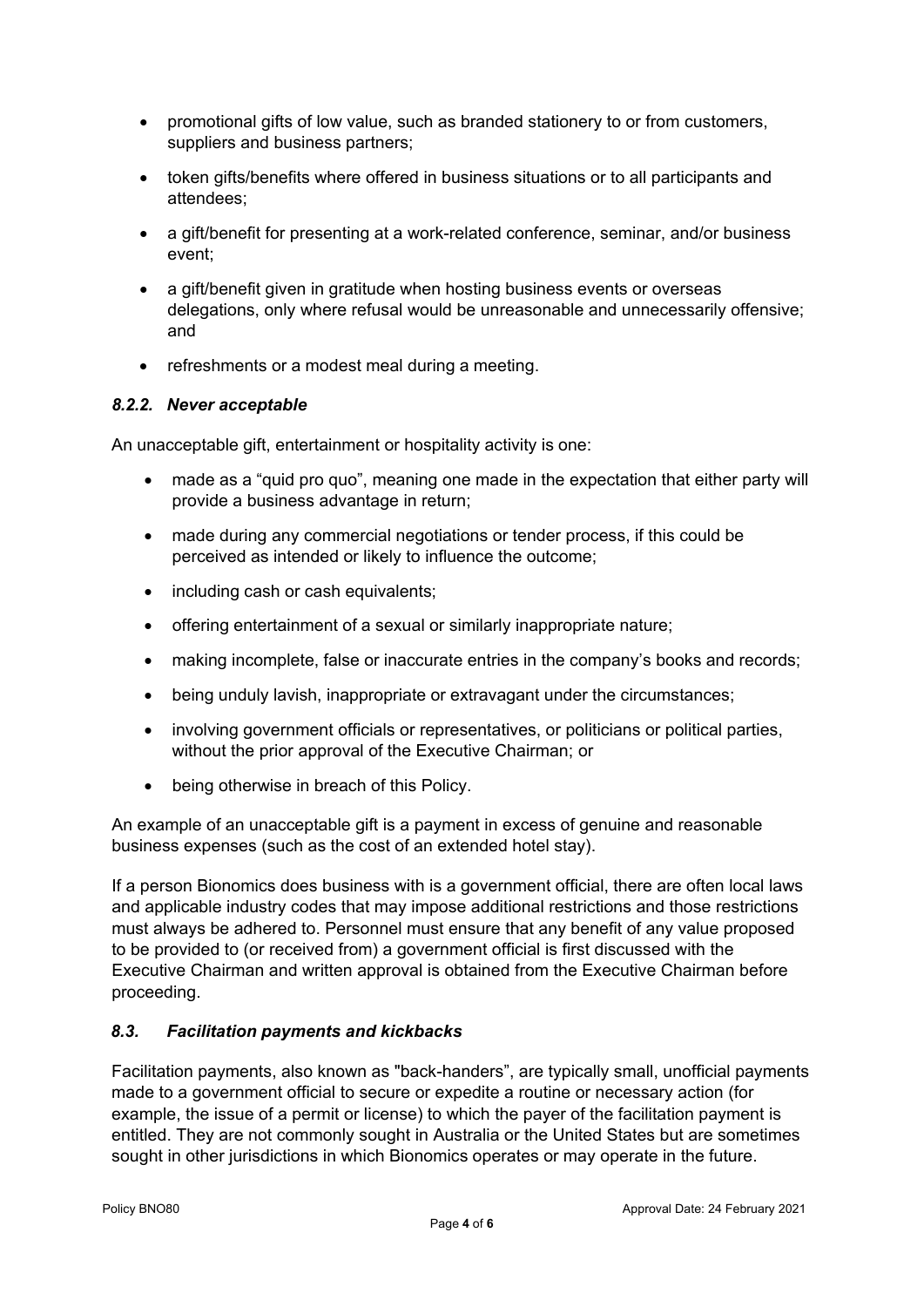"Kickbacks" are typically payments made in return for a business favour or advantage.

Personnel must:

- not make, nor accept, facilitation payments or kickbacks of any kind; and
- avoid any activity that might lead to a facilitation payment or kickback being made or accepted (or any activity that might suggest that such a payment will be made or accepted).

If you are unsure whether a certain payment is considered a facilitation payment or a kickback, please contact the Company Secretary.

#### *8.4. Political donations, charitable donations and sponsorships*

Neither Bionomics nor any Personnel may make any direct or indirect contribution to any government official, political party, organisation or individual engaged in politics as a way of obtaining an improper advantage for Bionomics' business. Bionomics must ensure that any charitable contribution or sponsorship is not being used as a subterfuge for bribery.

No political donations may be offered or made on behalf of Bionomics without the prior approval of the Board of Directors.

Charitable donations must not be offered or made unless they are legal, ethical, in accordance with local laws and practices and have the prior approval of the Board of Directors.

#### *8.5. Use of third-party representatives*

Personnel are responsible for evaluation of each potential third-party relationship where a third-party will conduct business activities on behalf of Bionomics and assessing any potential risk arising from the relationship. For the purposes of this Policy, the term "thirdparty" includes anyone who is not an employee or director of Bionomics. As such, a "thirdparty" includes (but is not limited to) contractors, agents, distributors, consultants, collaborators, partners and Licensees.

#### **Third-parties who act on behalf of Bionomics must operate at all times in accordance with the Code of Business Conduct and this Policy**.

Managers are responsible for the evaluation of each third-party relationship and assessing risk by;

- evaluating the background, experience, and reputation of the third-party;
- understand the services to be provided, and methods of compensation and payment;
- evaluating the business rationale for engaging the third-party;
- taking reasonable steps to monitor the transactions of the third-party;
- ensuring there is a written agreement in place which acknowledges the third-party's understanding of and compliance with the Code of Business Conduct and this Policy and providing for a periodic review; and
- escalating for review/approval before proceeding with the engagement.